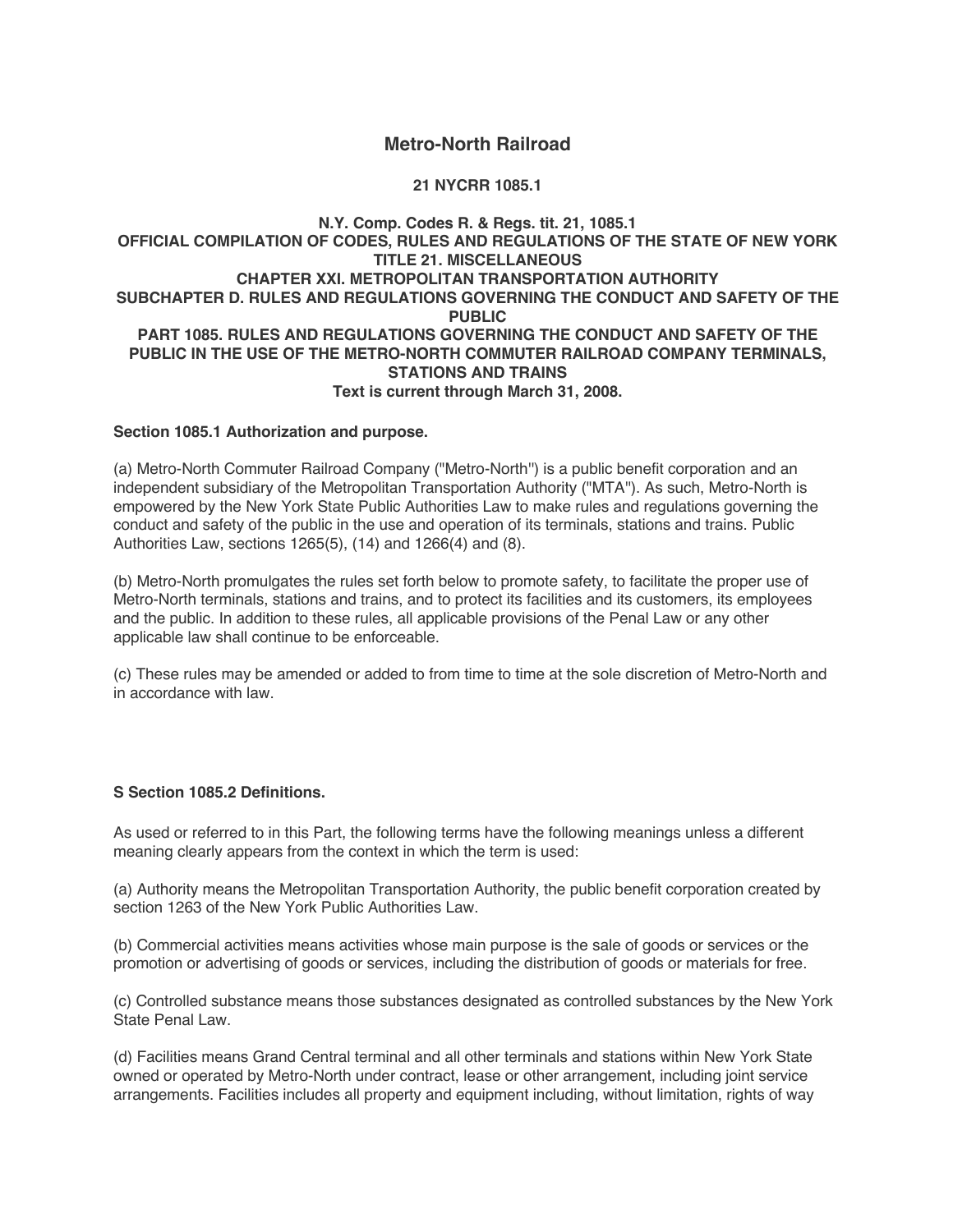and related trackage, rails, signal power, fuel, communication and ventilation systems, power plants, tunnels, emergency exits, signage, storage yards, depots, repair and maintenance shops, yards, offices and other real estate or personally owned, operated, used, held or leased by Metro-North for or incidental to the operation, rehabilitation or improvement of railroad operations including real estate or property used or held or leased by Metro-North pursuant to joint service arrangements. Furthermore, the term facility or facilities encompasses buildings, structures, and areas used, held or leased by Metro-North or the authority notwithstanding that portions thereof may not be devoted to any railroad purpose other than the production of revenues available for covering the costs and expenses of all or any facilities of Metro-North or the authority.

(e) General superintendent means the individual or individuals designated by Metro-North to have overall supervisory responsibility for the Metro-North facilities at Grand Central terminal, or his designee.

(f) Grand Central terminal means the Grand Central terminal main station building including, but not limited to, the arcades, passageways and platforms shown on existing conditions maps identified in the Harlem-Hudson lease agreement and all appurtenances thereto.

(g) Metro-North Commuter Railroad Company or Metro-North means that independent subsidiary and public benefit corporation created by the authority that operates and maintains the Hudson, Harlem, New Haven, Port Jervis and Pascack Valley commuter railroad lines.

(h) Noncommercial activities means activities involving public speaking; distribution of written materials related to a charitable, religious or political cause; and solicitation of contributions for charitable, religious or political causes; and artistic performances, including the acceptance of donations for such performances.

(i) Person means any natural person, individual, corporation, society, organization, company, association, firm, partnership, or other entity.

(j) Police officer refers to any member of the Metro-North Police Department and any other police officer duly appointed pursuant to New York Criminal Procedure Law, section 1.20 who, pursuant to his authority, has jurisdiction within a terminal, station or train.

(k) Terminals and stations means Grand Central terminal as well as all terminals and stations within New York State owned or operated by Metro-North under contract, lease or other arrangement, including joint service arrangements, and including all appurtenances to any terminal or station including, but not limited to, platforms, stairways, arcades and passageways.

(l) Trains means all trains operated by Metro-North in revenue service.

(m) Unreasonable noise means excessively or unusually loud sounds produced by any means which are audible to another person and which cause public inconvenience, annoyance or alarm, but does not include conversational speech or sounds incident to walking or normal movement. The term unreasonable noise also includes sounds which interfere with the audibility of the normal communication, audio communication equipment and speaker system of a terminal, station or train.

# **Section 1085.3 Construction.**

In interpreting or applying these rules, the following provisions shall apply: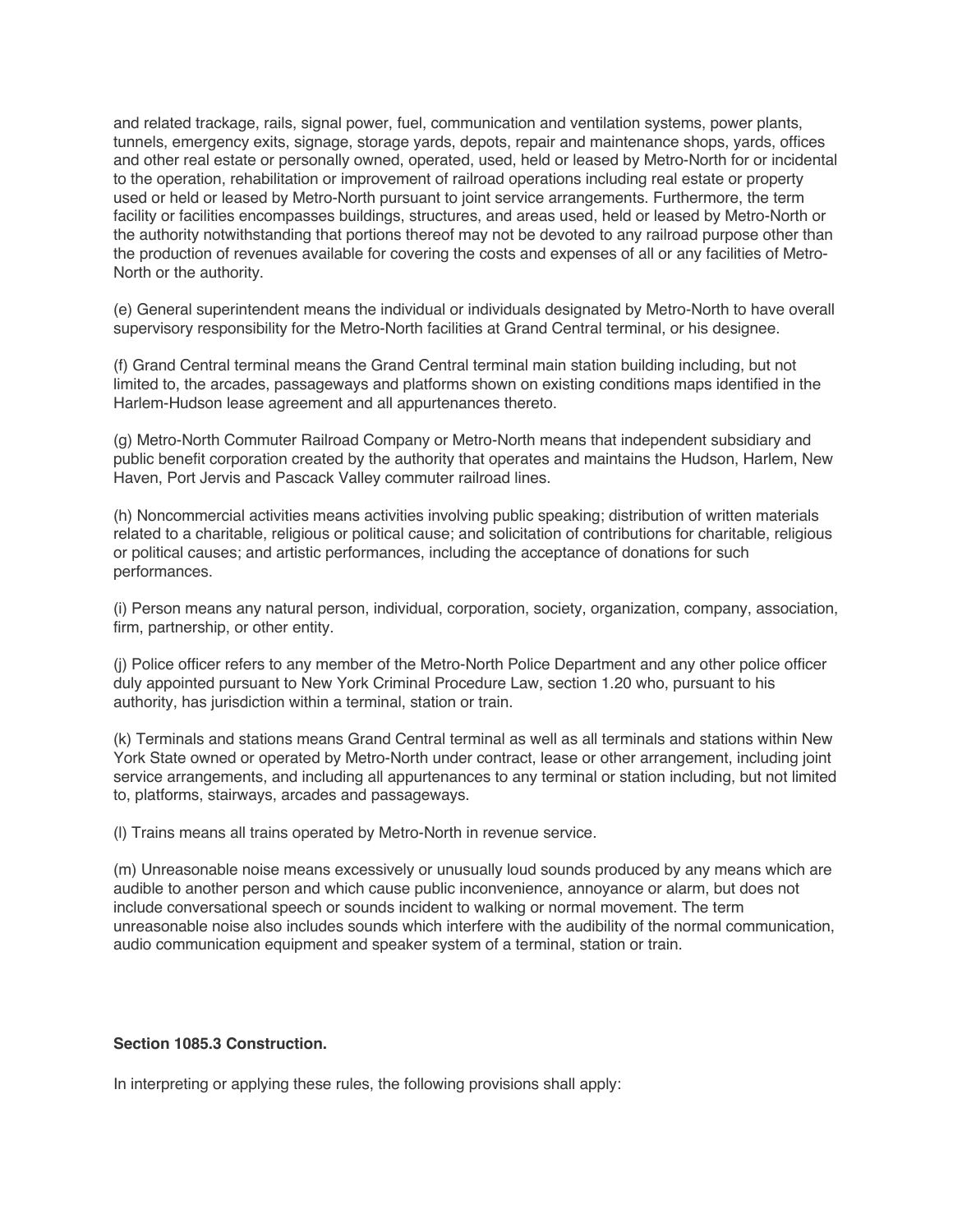(a) No act otherwise prohibited by any of these rules may be undertaken unless specifically authorized by the terms of any written contract, agreement, permit, license or lease of the type issued in the ordinary course of business of Metro-North, provided that such act is otherwise in compliance with any other applicable laws, rules and regulations.

(b) The rules shall not apply to a Metro-North employee acting within the course of his employment in an area which is closed to the public. Conduct by employees in areas closed to the public shall continue to be governed in accordance with applicable laws and Metro-North disciplinary procedures.

(c) The rules shall apply with equal force to any person assisting, aiding or abetting another, including a minor, in any of the acts prohibited by the rules or assisting, aiding or abetting another, including a minor, in the avoidance of any of the requirements of the rules.

(d) The order or judgment of a court or other tribunal of competent jurisdiction that any provision of the rules is invalid shall be confined in its operation to the controversy in which it was rendered and shall not affect or invalidate any other provision of the rules or the application of any part of the rules to any other person or circumstance; the provisions of the rules are declared to be severable.

(e) The singular shall mean and include the plural; the masculine gender shall mean and include the feminine; and vice versa.

#### **Section 1085.4 General provisions.**

(a) Public areas within the terminals and stations are open to the public at such times as may be established by Metro-North from time to time. Public areas are those areas of the terminals or stations which are open for use by the public in gaining access to transportation, arcades, restaurants, shops, offices and other businesses or services in the terminals and stations, in traveling through the terminals or stations from one point to another, in waiting for transportation, and in utilizing public toilet facilities and public pay telephones or other services as may be permitted pursuant to these rules.

(b) No person except persons assigned to duty therein by Metro-North or the authority shall enter any area of a terminal, station or train that is not a public area or that is closed to the public except in a public safety capacity or pursuant to the terms of a lease, license, operating agreement or concession granted by Metro-North or the authority.

(c) Emergency closure. Whenever a threat to public health or safety exists in a terminal or station resulting from any cause, the general superintendent or any Metro-North employee having authority to do so may close the affected terminal or station or any part thereof to the public to ensure the safety and well-being of the public.

(d) Noncommercial activities within the stations and terminals are deemed to be authorized provided that such activities:

(1) do not impede or interfere with access onto or off of an escalator, stairway or elevator;

(2) do not interfere with or impair transportation services or the movement of persons within a station or terminal;

(3) do not violate any of the prohibitions contained in these rules;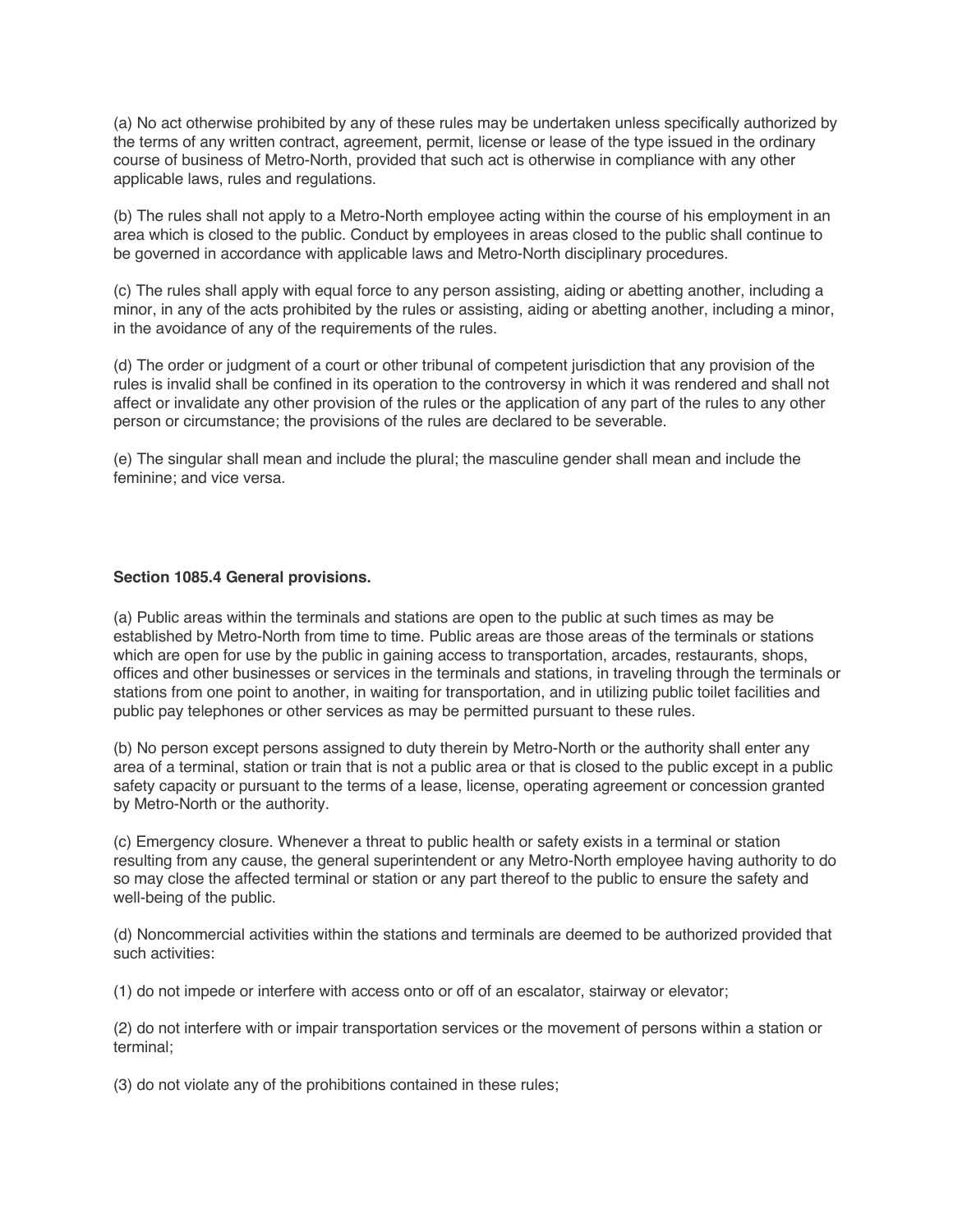(4) do not take place on platforms located within Grand Central terminal or on trains; and

(5) if taking place within Grand Central terminal, are conducted in accordance with a permit obtained from the general superintendent.

Applications for permits to conduct noncommercial activities within Grand Central terminal may be obtained at the general superintendent's office in Grand Central terminal between the hours of 8:30 a.m. and 5:00 p.m. on Monday through Friday, excluding holidays. Such permits will be granted on a first come, first served basis to individuals completing the appropriate permit application and agreeing to abide by these rules as well as any conditions contained in the permit application. Permits may specify as conditions to their use the location within the terminal, the amount of space allocated and the time or times for which they are valid, as well as the maximum number of people covered by the permit and the size and number of tables, chairs, signs, posters or like equipment, if any, allowed at that time and location. Permit applications may require information that identifies the permittee or permittees, and any sponsoring organization, other information designed to determine that there will be compliance with these rules and regulations and the above permit conditions, and may also require an acknowledgment or release from liability for any injury that may result from the exercise of rights under the permit. Metro-North may charge a fee to permit applicants to cover its administrative costs, but in no event shall such charge exceed \$5. Permits may be suspended or vacated for emergencies and for violation of the prohibitions and conditions contained in the permit application and these rules.

### **Section 1085.5 Prohibited uses.**

No person in a terminal, station or train shall:

(a) block free movement of another person or persons; lie on the floor, platforms, stairs or landings; or occupy more than one seat;

(b) create any unreasonable noise by any means. Use of radios and other sound-producing devices on trains must be accomplished by means of headphones or earphones and must be inaudible to others;

(c) throw, drop or cause to be propelled any object, projectile or other article at, from, upon, in or on a facility or train;

(d) drink any alcoholic beverage or possess any opened or unsealed container of alcoholic beverage, except in premises or areas allowing the sale or consumption of alcoholic beverages, such as on trains or platforms or in bars or restaurants;

(e) consume any controlled substance except pursuant to valid prescription;

(f) enter or remain in a terminal, station or train while his or her ability to function safely in the environment of the terminal, station or train is impaired by the consumption of alcohol or any controlled substance;

(g) endanger the safety of others, engage in fighting or assault another person or persons, or threaten another person with such conduct;

(h) vandalize, injure, deface, alter, write upon, destroy, remove or tamper with the facilities or trains, including any facilities under the jurisdiction of tenants or permittees;

(i) enter or attempt to enter any area which is locked or otherwise restricted from public access by any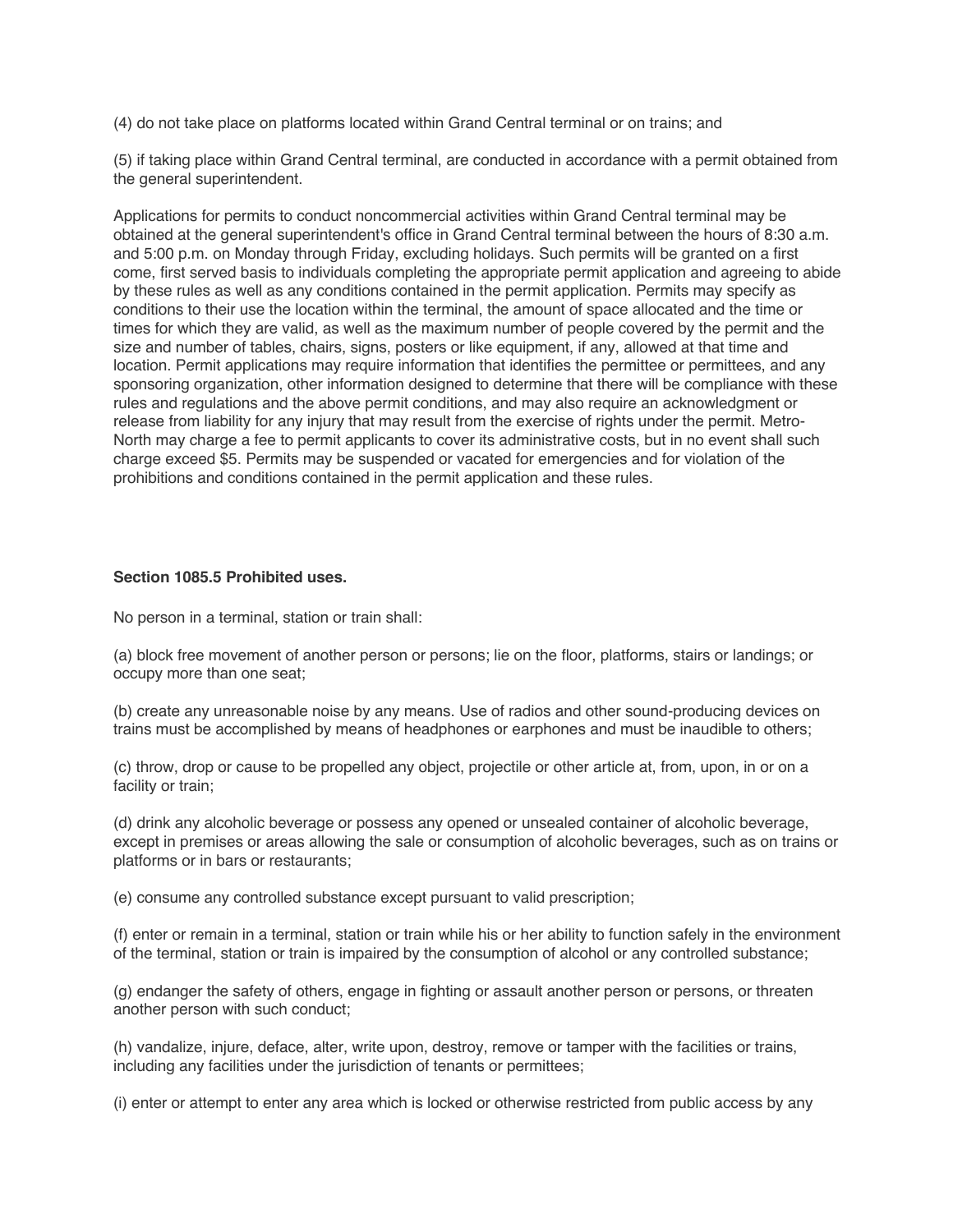means including, but not limited to, barricades, fencing, doors and signs, or enter or leave a terminal, station or train except by designated entrance ways or exits;

(j) skateboard, roller skate, or ride a bicycle, scooter or any other self-propelled vehicle or motor-propelled vehicle or device, on or through any part of a terminal, station or train excluding parking lots and access roads. The use of self-propelled or motor-propelled vehicles or devices by physically disabled persons is permitted;

(k) cook, light a fire or otherwise create a fire except pursuant to the terms of any lease, license, operating agreement or concession granted by Metro-North or the authority;

(l) utilize hand carts on escalators;

(m) dispense commercial merchandise with or without charge or carry on any commercial activity except pursuant to the terms of a lease, license, operating agreement or concession granted by Metro-North or the authority;

(n) offer to or agree to carry baggage for hire and/or flag taxicabs or car services except pursuant to the terms of a lease, license, operating agreement or concession granted by Metro-North or the authority;

(o) burn a lighted cigarette, cigar, pipe or any other matter or substance which contains tobacco or any tobacco substitute on a train, in any indoor area within a terminal or station not specifically designated as an area where such conduct is permitted, or in an outdoor ticketing, boarding or platform area of a terminal or station;

(p) engage in any activity which interferes with the commercial activities of lessees, tenants or their customers; and

(q) engage in noncommercial activities, except as authorized by subdivision (d) of this section.

### **Section 1085.6 Littering and dumping rubbish and refuse.**

No person shall litter in a facility or train. All persons shall use receptacles provided for the disposal of refuse. No bulk refuse generated or collected on property outside the jurisdiction of Metro-North may be taken into, dumped within or carried through a facility or train or deposited in any facility or train receptacle. Trash and other waste materials contained in waste receptacles within a facility or train shall not be removed except by persons duly authorized by the general superintendent in the case of Grand Central terminal and an authorized representative of the Transportation Department in the case of any other facility or any train.

### **Section 1085.7 Hygiene.**

(a) No person shall spit in or upon any terminal, station or train.

(b) No person shall urinate or defecate in any part of a terminal, station or train other than in a urinal or toilet intended for that purpose.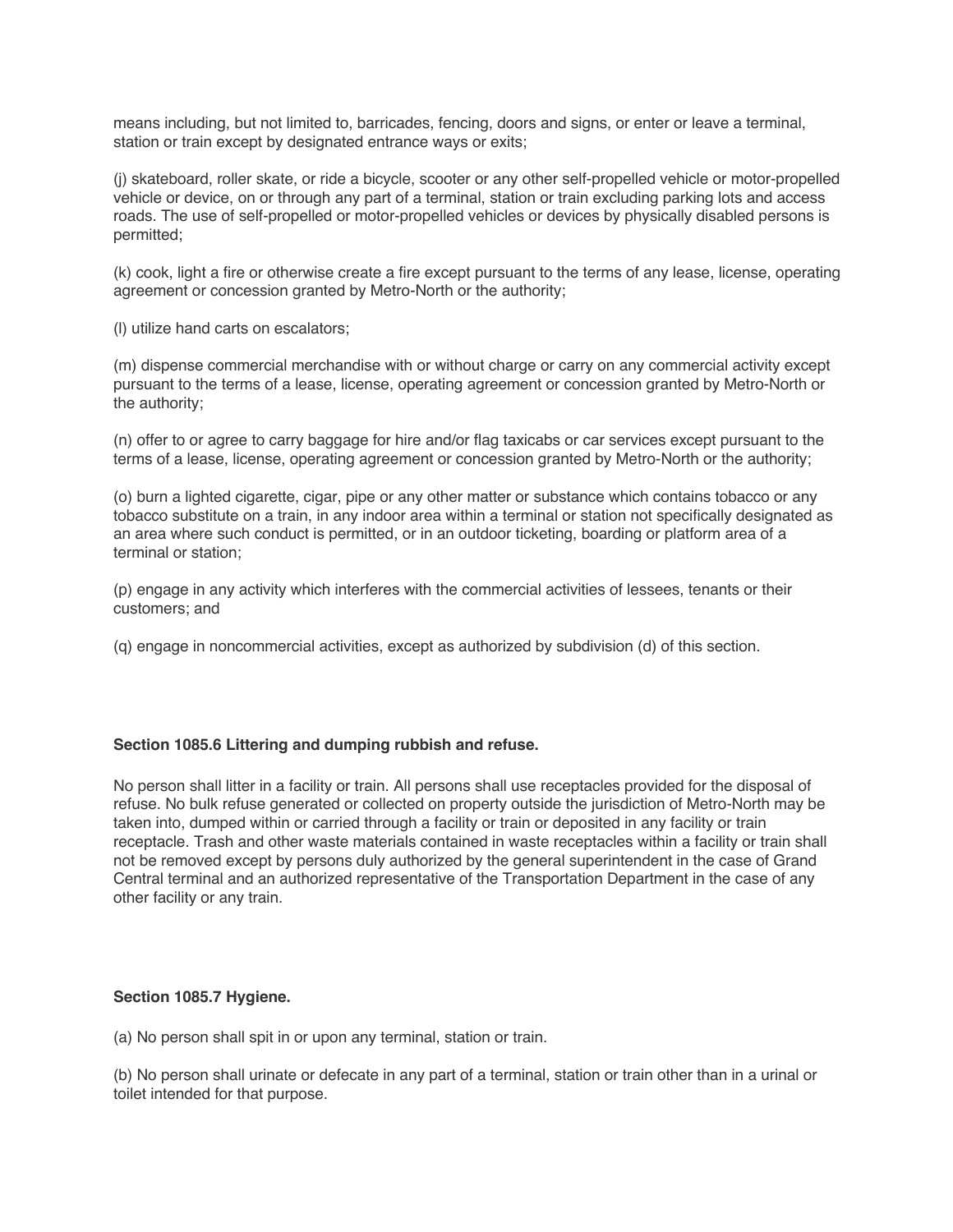(c) Only one person may occupy a terminal, station or train urinal or toilet booth at one time. This shall not preclude an individual responsible for the care of a small child or a disabled person from assisting such child or disabled person in the use of such a urinal or toilet booth.

(d) No person shall use any water fountain, drinking fountain, or any other water found in a terminal, station or train for the purpose of washing or cleaning himself or herself, his or her clothing, or other personal belongings. This subdivision shall not apply to facilities within the terminals, stations or trains which are specifically designated for personal hygiene purposes (i.e., wash basin, bathroom, shower room) provided, however, that no person shall wash his or her clothes or personal belongings in such areas and that only one person at a time may occupy a shower. No person shall bathe, launder, or change clothes or remain undressed in any public restroom, sink, washroom, or any other area within a terminal, station or train.

# **Section 1085.8 Priority seating for disabled persons.**

No person shall refuse or fail to relinquish a seat on a train which has been designated as "Priority Seating for Disabled Persons'', if requested to do so by a member of a MNCR train crew, engine crew or a police officer.

### **Section 1085.9 Presentation of tickets.**

No person shall refuse or fail to present a valid Metro-North ticket, employee pass or dependent pass, or tender the applicable fare, as required.

#### **Section 1085.10 Animals barred from terminal.**

No person except a police officer or other person authorized by Metro-North shall enter a terminal, station or train with any animal except a seeing eye or hearing ear dog or an animal enroute to or from a train and under the direct control of the individual the animal is accompanying such as by leash, container or other device.

#### **Section 1085.11 Firearms or other weapons.**

No persons, except for those licensed to do so and in immediate possession of such license, shall bring into or carry in a facility or train any firearms or other weapons.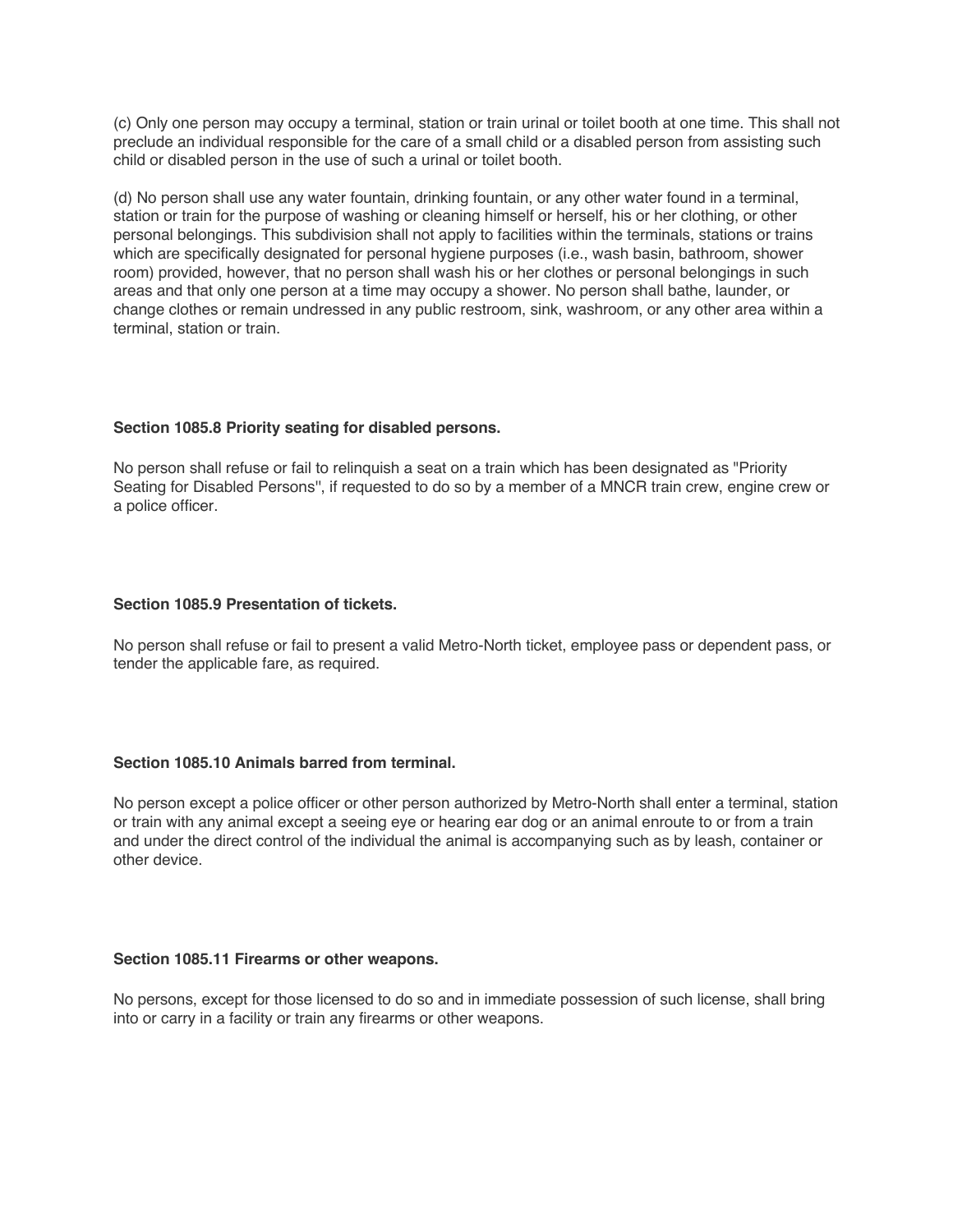# **Section 1085.12 Explosives, acids, inflammables, compressed gases, and other dangerous substances.**

No person shall bring into or carry in a facility or train any explosives, acids, inflammables, compressed gases or articles or materials having or capable of producing strong offensive odors, explosion or fire, or articles or materials likely to endanger persons or property. No person shall bring or cause to be brought into or kept in a facility or train any signal flare or any container filled with or which has been emptied or partially emptied of oil, gas, petroleum products, paint or varnish. When authority is given to bring into or keep at a facility or train any such articles or materials it shall be conditioned upon the use of appropriate receptacles in rooms or areas approved therefor by the general superintendent in the case of Grand Central terminal or the chief engineer in the case of any other facility or any train. It shall not be a violation of this regulation for an individual in transit to bring or cause to be brought into a terminal, station or train any material otherwise prohibited by this section, provided that such material is still under its original manufacturer's seal and complies with all. applicable laws and regulations. Bringing in or keeping at a facility or train without special permission gasoline or other motor fuel contained in tanks permanently attached to vehicles and not contained under pressure shall not be a violation of this rule.

# **Section 1085.13 Unauthorized interference with or use of systems or equipment prohibited.**

No person shall do or permit to be done anything which may interfere with the effectiveness or accessibility of the fire protection system, sprinkler system, drainage system, alarm system, telephone system, electrical system, public announcement and intercommunication system, plumbing system, lighting system, security system, elevator and escalator system, air-conditioning system, ventilation system, fire hydrants, hoses, fire extinguishers, towing equipment or other mechanical systems, facilities or equipment installed or located at or in any facility or train including closed circuit television cameras and monitors, signs and notices; nor shall any person operate, adjust or otherwise handle or manipulate, without permission, any of the aforesaid systems or portions thereof, or any machinery, equipment or other devices installed in or located at a terminal, station or train. Tags showing date of last inspection attached to units of fire extinguishing and fire fighting equipment shall not be removed therefrom, nor shall any person plug a television, radio or other electrical device into any outlet or connect any device to any utility at or in any facility or train, except with the permission of an authorized Metro-North employee.

### **Section 1085.14 Railroad crossings.**

No person shall traverse any railroad crossing:

(a) when an audible or clearly visible electric or mechanical signal device gives warning of the immediate approach of a train;

(b) when a crossing gate is lowered or when a human flagman continues to give a signal of the approach or passage of a train;

(c) when a train approaching within approximately 1,500 feet of the crossing emits a signal audible from such distance and such train, by reason of its speed or nearness to such crossing, is an immediate hazard;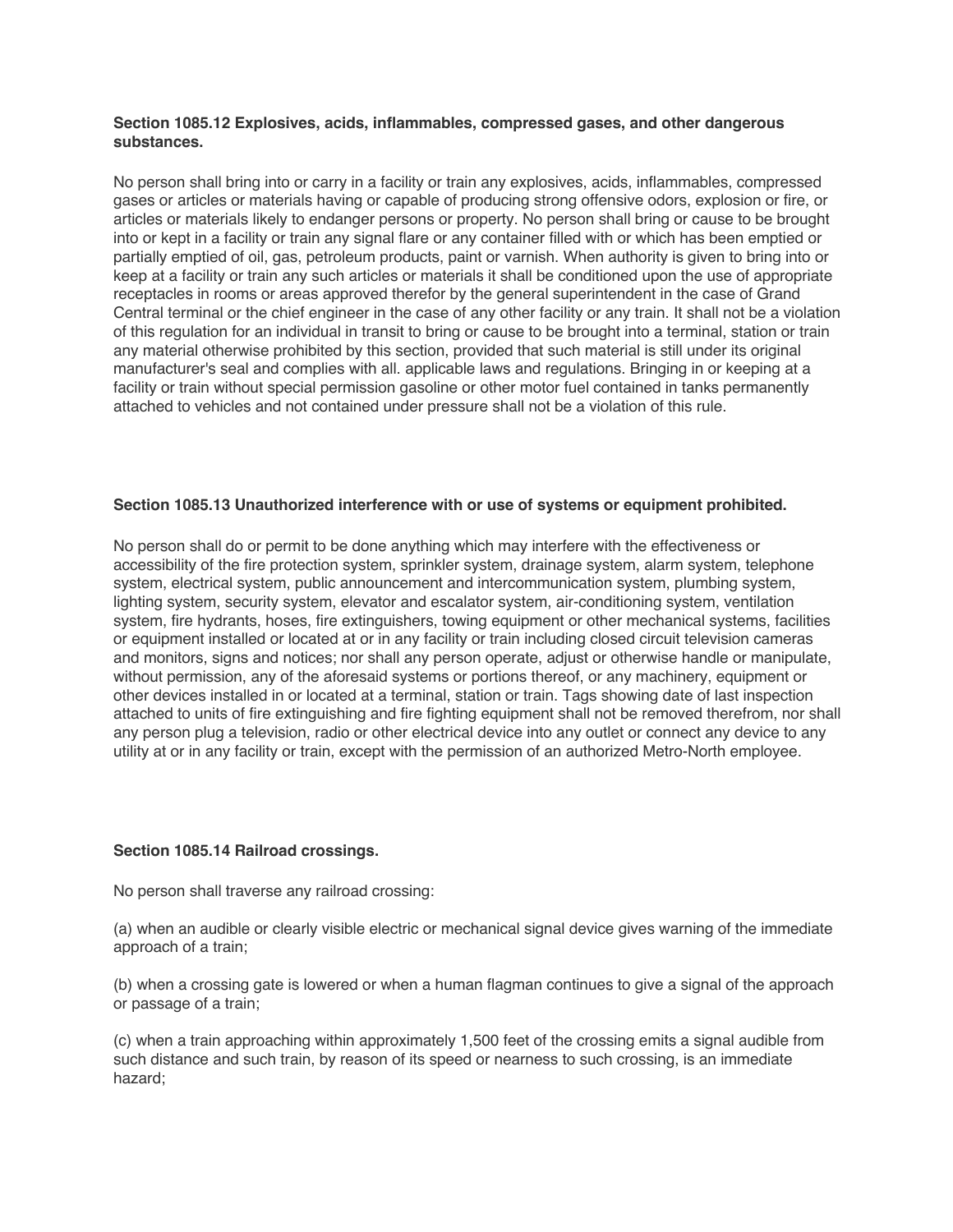(d) when an approaching train is plainly visible and is in hazardous proximity to such crossing; and

(e) when a crossing gate is in the process of being opened or closed.

No person, except a Metro-North employee acting in the course of his duties, may cross Metro-North train tracks other than at a railroad crossing maintained for public use by Metro-North or at a private crossing established pursuant to statute or written agreement with Metro-North.

# **Section 1085.15 Enforcement.**

(a) Any person violating any of these rules may receive an appearance ticket and/or may be subject to ejectment from a facility or train.

(b) Any police officer is empowered to issue an appearance ticket and/or order ejectment from a facility or train for violation of any of these rules.

(c) Violation of these rules shall constitute an offense punishable by a fine not exceeding \$50 or imprisonment for not more than 30 days or both. Public Authorities Law, section 1266(4).

# **Section 1085.16 Public notice of the provisions of New York Penal Law 165.16 (as added by chapter 57 of the Laws of 2005).**

The following notice of the provisions of New York Penal Law 165.16 is provided pursuant to part T, section 2 of chapter 57 of the Laws of 2005. New York Penal Law, section 165.16 states:

Unauthorized sale of certain transportation services.

1. A person is guilty of unauthorized sale of certain transportation services when, with intent to avoid payment by another person to the metropolitan transportation Authority, New York city transit authority or a subsidiary or affiliate of either such authority of the lawful charge for transportation services on a railroad, subway, bus or mass transit service operated by either such authority or a subsidiary or affiliate thereof, he or she, in exchange for value, sells access to such transportation services to such person, without authorization, through the use of an unlimited farecard or doctored farecard. This section shall apply only to such sales that occur in a transportation facility, as such term is defined in subdivision two of section 240.00 of this chapter, operated by such metropolitan transportation authority, New York city transit authority or subsidiary or affiliate of such authority, when public notice of the prohibitions of its section and the exemptions thereto appears on the face of the farecard or is conspicuously posted in transportation facilities operated by such metropolitan transportation authority, New York city transit authority or such subsidiary or affiliate of such authority.

2. It shall be a defense to a prosecution under this section that a person, firm, partnership, corporation, or association: (a) selling a farecard containing value, other than a doctored farecard, relinquished all rights and privileges thereto upon consummation of the sale; or (b) sold access to transportation services through the use of a farecard, other than a doctored farecard, when such sale was made at the request of the purchaser as an accommodation to the purchaser at a time when a farecard was not immediately available to the purchaser, provided, however, that the seller lawfully acquired the farecard and did not, by means of an unlawful act, contribute to the circumstances that caused the purchaser to make such